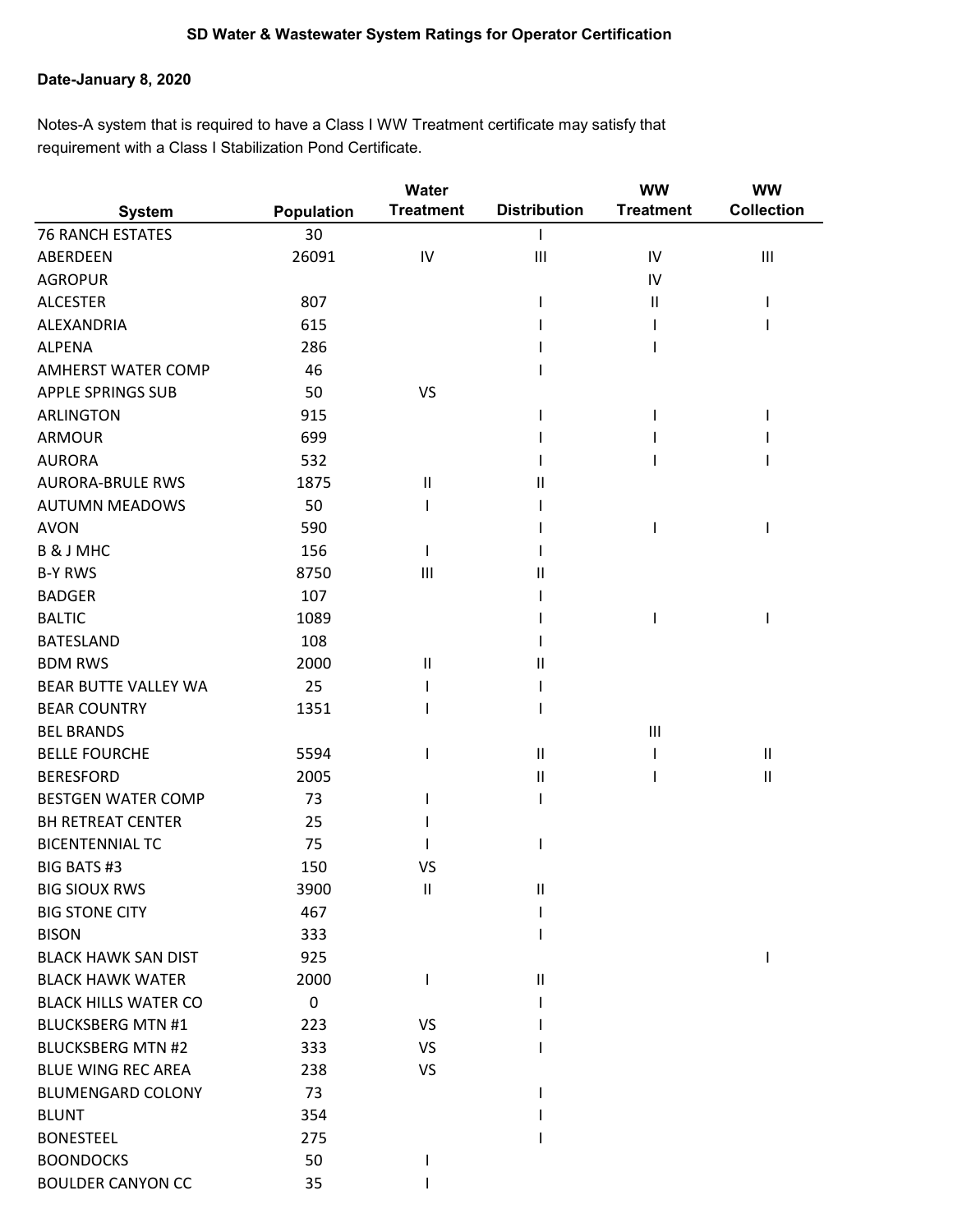|                                                        |                   | Water            |                     | <b>WW</b>                  | WW                         |
|--------------------------------------------------------|-------------------|------------------|---------------------|----------------------------|----------------------------|
| <b>System</b>                                          | <b>Population</b> | <b>Treatment</b> | <b>Distribution</b> | <b>Treatment</b>           | <b>Collection</b>          |
| <b>BOULDER PARK WATER</b>                              | 101               |                  |                     |                            |                            |
| <b>BOWDLE</b>                                          | 502               |                  |                     |                            |                            |
| <b>BOX ELDER</b>                                       | 7800              |                  | Ш                   |                            | $\sf II$                   |
| <b>BOX ELDER CCC</b>                                   | 250               |                  |                     |                            |                            |
| <b>BOXELDER HIGH COUNTR</b>                            | 47                |                  |                     |                            |                            |
| <b>BRADLEY</b>                                         | 72                |                  |                     |                            |                            |
| <b>BRANDON</b>                                         | 8785              | $\mathbf{II}$    | Ш                   |                            | $\ensuremath{\mathsf{II}}$ |
| <b>BRANT LAKE SAN DIST</b>                             | 570               |                  |                     |                            |                            |
| <b>BRENTFORD</b>                                       | 77                |                  |                     |                            |                            |
| <b>BRENTWOOD COLONY</b>                                | 112               |                  |                     |                            |                            |
| <b>BRIDGEWATER</b>                                     | 492               |                  |                     |                            |                            |
| <b>BRISTOL</b>                                         | 341               |                  |                     |                            |                            |
| <b>BRITTON</b>                                         | 1241              |                  |                     |                            |                            |
| <b>BROOKINGS MUNI UTIL</b>                             | 18504             | $\mathbf{III}$   | Ш                   | IV                         | $\mathbf{III}$             |
| <b>BROOKINGS-DEUEL RWS</b>                             | 4575              |                  | Ш                   |                            |                            |
| <b>BRYANT</b>                                          | 456               |                  |                     |                            |                            |
| <b>BUFFALO</b>                                         | 330               |                  |                     |                            |                            |
| <b>BUFFALO GAP</b>                                     | 126               |                  |                     |                            |                            |
| <b>BURKE</b>                                           | 604               |                  |                     |                            |                            |
| <b>BUTTE-MEADE-BEAN</b>                                | 1448              |                  |                     |                            |                            |
| <b>BUTTE-MEADE-VALE</b>                                | 160               |                  |                     |                            |                            |
| <b>CAMP BOB MARSHALL</b>                               | 80                |                  |                     |                            |                            |
| <b>CAMP RIMROCK</b>                                    | 40                |                  |                     |                            |                            |
| <b>CAMP VOLUNTEER</b>                                  | 25                |                  |                     |                            |                            |
| <b>CAMROSE COLONY</b>                                  | 70                |                  |                     |                            |                            |
| <b>CANISTOTA</b>                                       | 656               |                  |                     |                            |                            |
| CANOVA                                                 | 105               |                  |                     |                            |                            |
| <b>CANTON</b>                                          | 3057              |                  | Ш                   |                            | $\sf II$                   |
| <b>CANYON SPRINGS PRESE</b>                            | 25                |                  |                     |                            |                            |
| <b>CARRIAGE HILLS</b>                                  | 270               |                  |                     |                            |                            |
| CASTLEWOOD                                             | 627               |                  |                     |                            |                            |
| <b>CAVALRY TRAILS</b>                                  | 54                |                  |                     |                            |                            |
| <b>CEDAR CANYON WES CMP</b>                            | 25                |                  |                     |                            |                            |
| <b>CEDAR GULCH #2</b>                                  | 25                |                  |                     |                            |                            |
| <b>CEDAR GULCH I</b>                                   | 45                |                  |                     |                            |                            |
| <b>CENTENNIAL HILLS HOM</b>                            | 27                |                  |                     |                            |                            |
| <b>CENTENNIAL VISTA EST</b>                            | 50                | <b>VS</b>        |                     |                            |                            |
| <b>CENTERVILLE</b>                                     | 882               |                  |                     |                            |                            |
| <b>CENTRAL MEADE SCHOOL</b>                            | 25                |                  |                     |                            |                            |
| CHAMBERLAIN                                            | 2387              | $\mathbf{III}$   |                     | $\mathbf{III}$             | $\ensuremath{\mathsf{II}}$ |
| <b>CHANCELLOR</b>                                      | 264               |                  |                     |                            |                            |
| <b>CHAPEL LANE WATER</b>                               | 1200              |                  |                     |                            |                            |
|                                                        |                   |                  |                     |                            |                            |
| <b>CHESTER SAN DIST</b><br><b>CHILDREN'S HOME SOCI</b> | 363               |                  |                     |                            |                            |
|                                                        | 75                |                  |                     |                            |                            |
| <b>CIMARRON PARK</b>                                   | 200               |                  |                     |                            |                            |
| <b>CLAREMONT</b>                                       | 127               |                  |                     |                            |                            |
| <b>CLARK</b>                                           | 1139              |                  |                     | $\ensuremath{\mathsf{II}}$ |                            |
| <b>CLARK RWS</b>                                       | 2713              | $\mathbf{II}$    | Ш                   |                            |                            |
| <b>CLARK RWS-KAMPESKA</b>                              | 500               |                  |                     |                            |                            |
| <b>CLAY RWS</b>                                        | 2965              | Ш                | Ш                   |                            |                            |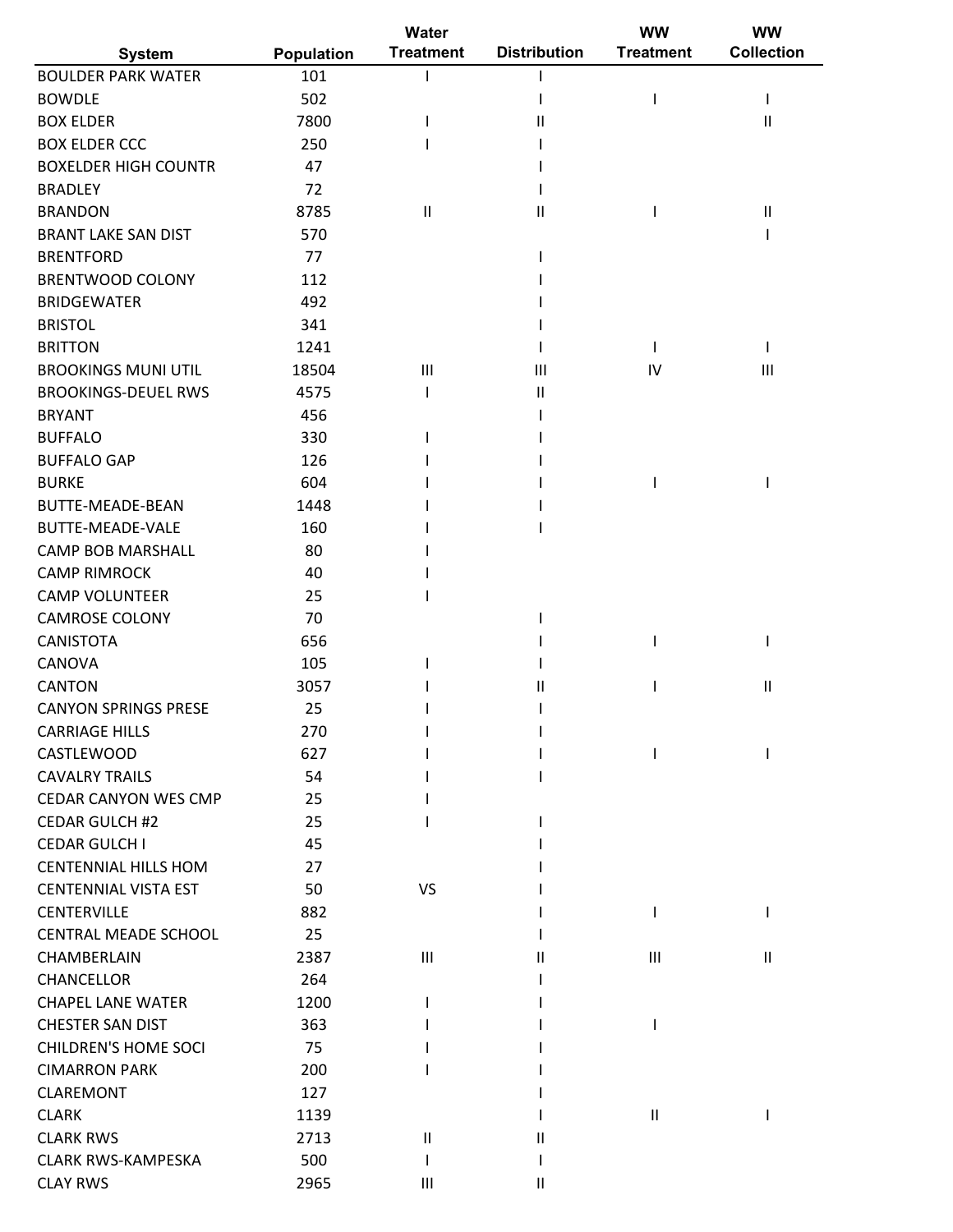|                                                  | <b>Water</b>      |                  |                     | <b>WW</b>        | <b>WW</b>                  |  |
|--------------------------------------------------|-------------------|------------------|---------------------|------------------|----------------------------|--|
| <b>System</b>                                    | <b>Population</b> | <b>Treatment</b> | <b>Distribution</b> | <b>Treatment</b> | <b>Collection</b>          |  |
| CLAY RWS/S UNION                                 | 905               |                  |                     |                  |                            |  |
| <b>CLEAR LAKE</b>                                | 1273              |                  |                     |                  |                            |  |
| <b>CLEARFIELD COLONY</b>                         | 80                |                  |                     |                  |                            |  |
| <b>COCA-COLA BOTTLING</b>                        | 70                |                  |                     |                  |                            |  |
| <b>COE-COTTONWOOD SPRS</b>                       | 260               |                  |                     |                  |                            |  |
| <b>COE-LK S/LEFT TAILRA</b>                      | 125               |                  |                     |                  |                            |  |
| <b>COLLINS COLONY</b>                            | 92                |                  |                     |                  |                            |  |
| COLMAN                                           | 594               |                  |                     |                  |                            |  |
| COLOME                                           | 296               |                  |                     |                  |                            |  |
| <b>COLONIAL PINE HILLS</b>                       | 1200              |                  |                     |                  |                            |  |
| <b>COLTON</b>                                    | 687               |                  |                     |                  |                            |  |
| CONDE                                            | 140               |                  |                     |                  |                            |  |
| <b>COPPER OAKS I</b>                             | 35                |                  |                     |                  |                            |  |
| <b>CORONA</b>                                    | 109               |                  |                     |                  |                            |  |
| <b>CORSICA</b>                                   | 592               |                  |                     |                  |                            |  |
| COSMOS                                           | 499               |                  |                     |                  |                            |  |
| COTTONWOOD GROVE                                 | 29                |                  |                     |                  |                            |  |
| <b>COUNTRY ACRES</b>                             | 117               |                  |                     |                  |                            |  |
| <b>COUNTRY CLUB ESTATES</b>                      | 50                |                  |                     |                  |                            |  |
| <b>COUNTRY STORE AT FOR</b>                      | 499               |                  |                     |                  |                            |  |
| <b>COUNTRY VILLAGE PARK</b>                      | 270               |                  |                     |                  |                            |  |
| <b>CREATIVE KIDS TOO</b>                         | 87                |                  |                     |                  |                            |  |
| CRESBARD                                         | 104               |                  |                     |                  |                            |  |
| <b>CROOKED CR CMP-NEW</b>                        | 50                |                  |                     |                  |                            |  |
| <b>CROOKED CR CMP-OLD</b>                        | 50                |                  |                     |                  |                            |  |
| <b>CROOKED OAK CANYON H</b>                      | 60                |                  |                     |                  |                            |  |
| <b>CROOKS</b>                                    | 1269              |                  |                     |                  |                            |  |
| <b>CSP-BLUE BELL</b>                             | 25                |                  |                     |                  |                            |  |
|                                                  | 25                |                  |                     |                  |                            |  |
| <b>CSP-CTR LK/PLAYHOUSE</b>                      |                   |                  |                     |                  |                            |  |
| <b>CSP-FRENCH CREEK</b><br><b>CSP-GAME LODGE</b> | 25<br>780         |                  |                     |                  |                            |  |
|                                                  |                   |                  |                     |                  |                            |  |
| <b>CSP-HIDDEN VALLEY</b>                         | 80                |                  |                     |                  |                            |  |
| <b>CSP-LEGION LAKE</b>                           | 25                |                  |                     |                  |                            |  |
| <b>CSP-PARK SHOP</b>                             | 25                |                  |                     |                  |                            |  |
| CSP-STOCKADE-NORTH                               | 25                |                  |                     |                  |                            |  |
| CSP-STOCKADE-SOUTH                               | 25                |                  |                     |                  |                            |  |
| <b>CSP-SYLVAN LAKE</b>                           | 25                |                  |                     |                  |                            |  |
| <b>CSP-WILDLIFE STATION</b>                      | 25                |                  |                     |                  |                            |  |
| <b>CUSTER</b>                                    | 2067              |                  | $\mathbf{H}$        | $\sf II$         | $\ensuremath{\mathsf{II}}$ |  |
| <b>CUSTER MT CMPGRD</b>                          | 80                |                  |                     |                  |                            |  |
| <b>CUSTER-MT R KOA</b>                           | 125               | VS               |                     |                  |                            |  |
| <b>D&amp;E WATER COMPANY</b>                     | 97                |                  |                     |                  |                            |  |
| <b>D&amp;J MOBILE HOME PARK</b>                  | 84                |                  |                     |                  |                            |  |
| <b>DAKOTA DUNES</b>                              | 1600              | Ш                | Ш                   |                  | $\ensuremath{\mathsf{II}}$ |  |
| <b>DALLAS</b>                                    | 120               |                  |                     |                  |                            |  |
| <b>DAVISON RWS</b>                               | 2181              |                  | Ш                   |                  |                            |  |
| <b>DEADWOOD</b>                                  | 1270              |                  |                     |                  |                            |  |
| <b>DEBERG WELL USERS</b>                         | 60                |                  |                     |                  |                            |  |
| DEERFIELD COLONY                                 | 104               |                  |                     |                  |                            |  |
| <b>DELL RAPIDS</b>                               | 3633              |                  | Ш                   | $\mathsf{I}$     | $\ensuremath{\mathsf{II}}$ |  |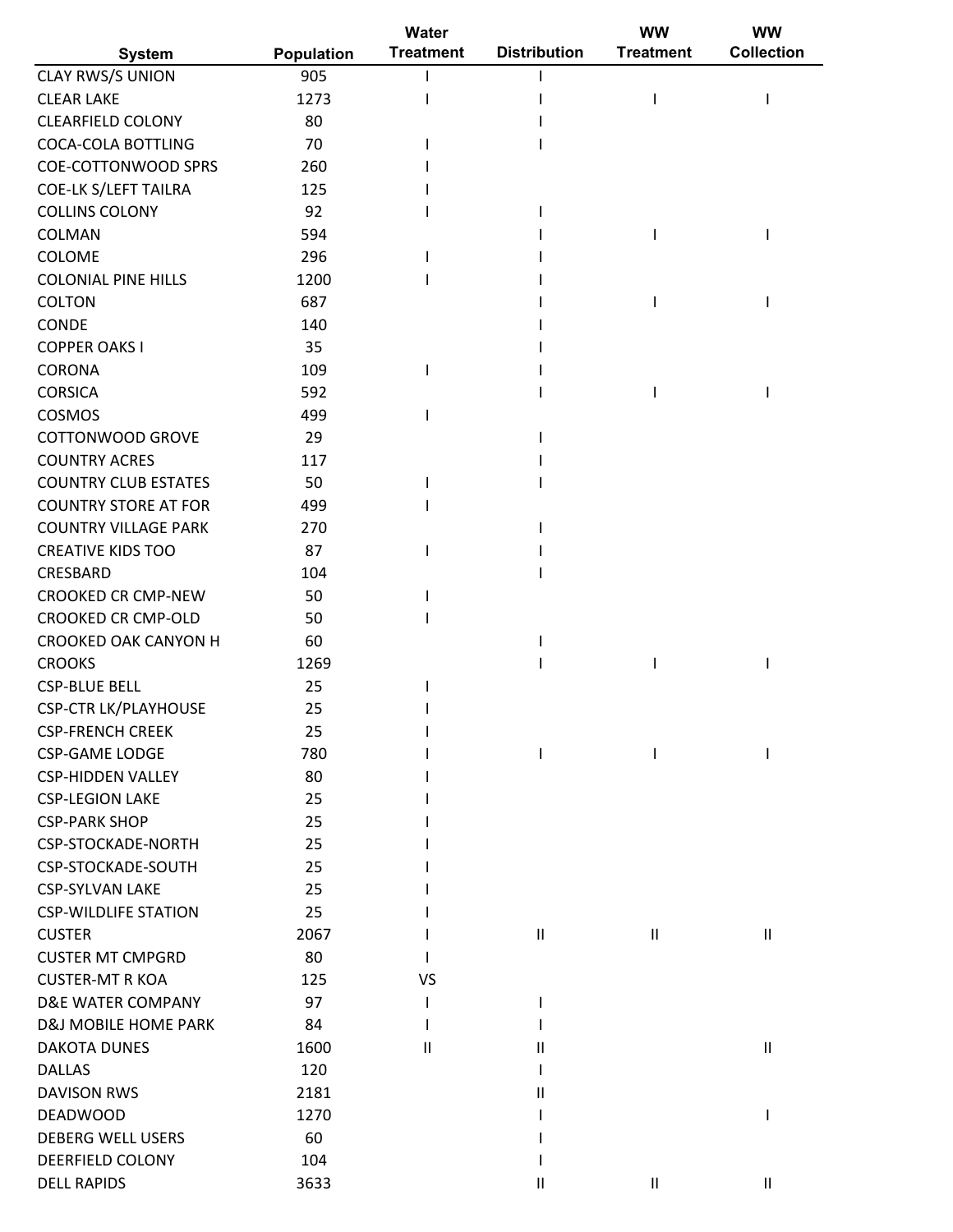|                             |            | Water            |                     | <b>WW</b>        | <b>WW</b>                  |  |
|-----------------------------|------------|------------------|---------------------|------------------|----------------------------|--|
| <b>System</b>               | Population | <b>Treatment</b> | <b>Distribution</b> | <b>Treatment</b> | <b>Collection</b>          |  |
| <b>DELMONT</b>              | 234        |                  |                     |                  |                            |  |
| <b>DESMET</b>               | 1089       |                  |                     | ı                |                            |  |
| <b>DOLAND</b>               | 180        |                  |                     |                  |                            |  |
| DOT REST AREA 119           | 600        |                  |                     |                  |                            |  |
| DOT-SPEARFISH               | 25         |                  |                     |                  |                            |  |
| DOT-WHETSTONE               | 25         |                  |                     |                  |                            |  |
| <b>DRY CREEK ESTATES</b>    | 50         |                  |                     |                  |                            |  |
| <b>DUPREE</b>               | 525        |                  |                     |                  |                            |  |
| <b>EAGLE BUTTE</b>          | 4000       |                  | Ш                   |                  | $\mathbf{I}$               |  |
| <b>EAGLE WATER</b>          | 25         |                  |                     |                  |                            |  |
| <b>EAST RIDGE ACRES</b>     | 110        |                  |                     |                  |                            |  |
| <b>EASTWINDS MHC</b>        | 150        |                  |                     |                  |                            |  |
| <b>EDELWEISS MOUNTAIN</b>   | 192        |                  |                     |                  |                            |  |
| <b>EDEN</b>                 | 89         |                  |                     |                  |                            |  |
| <b>EDGEMONT</b>             | 774        |                  |                     |                  |                            |  |
| <b>EGAN</b>                 | 278        |                  |                     |                  |                            |  |
| ELK CR/VALLEY VIEW          | 52         |                  |                     |                  |                            |  |
| <b>ELK CREEK VILLAGE</b>    | 50         |                  |                     |                  |                            |  |
| <b>ELK POINT</b>            | 1963       | $\mathsf{I}$     |                     |                  | $\mathbf{I}$               |  |
| <b>ELK VALLEY RANCHETTE</b> | 30         |                  |                     |                  |                            |  |
|                             |            |                  |                     |                  |                            |  |
| <b>ELKTON</b>               | 736        |                  |                     |                  |                            |  |
| <b>ELLSWORTH AFB</b>        | 6000       |                  | Ш                   |                  | $\mathbf{I}$               |  |
| <b>EMERY</b>                | 447        |                  |                     |                  |                            |  |
| <b>ESTELLINE</b>            | 768        |                  |                     |                  |                            |  |
| <b>ETHAN</b>                | 331        |                  |                     |                  |                            |  |
| <b>EUREKA</b>               | 868        |                  |                     |                  |                            |  |
| <b>EVERGREEN COLONY</b>     | 60         |                  |                     |                  |                            |  |
| FAIRBURN WATER ASSOC        | 38         |                  |                     |                  |                            |  |
| <b>FAITH</b>                | 421        |                  |                     |                  |                            |  |
| FALL RIVER RWS-NORTH        | 100        |                  |                     |                  |                            |  |
| FALL RIVER RWS-SOUTH        | 250        |                  |                     |                  |                            |  |
| <b>FAULKTON</b>             | 736        |                  |                     | L                |                            |  |
| FISH N FRY CMPGRD           | 40         |                  |                     |                  |                            |  |
| FLANDREAU                   | 2341       |                  | $\mathbf{II}$       |                  | $\ensuremath{\mathsf{II}}$ |  |
| <b>FLORENCE</b>             | 374        |                  |                     |                  |                            |  |
| FORDHAM COLONY              | 100        |                  |                     |                  |                            |  |
| FORT MEADE VA CENTER        | 800        |                  |                     |                  |                            |  |
| <b>FORT PIERRE</b>          | 2078       |                  | Ш                   | $\mathbf{I}$     | $\mathbf{  }$              |  |
| <b>FORT WELIKIT</b>         | 25         |                  |                     |                  |                            |  |
| <b>FRAWLEY RANCH</b>        | 25         |                  |                     |                  |                            |  |
| <b>FREDERICK</b>            | 199        |                  |                     |                  |                            |  |
| <b>FREEMAN</b>              | 1306       |                  |                     | $\sf II$         |                            |  |
| <b>FRUITDALE</b>            | 64         |                  |                     |                  |                            |  |
| <b>GARDEN CITY</b>          | 53         |                  |                     |                  |                            |  |
| <b>GARRETSON</b>            | 1166       |                  |                     |                  |                            |  |
| <b>GARY</b>                 | 227        |                  |                     |                  |                            |  |
| <b>GASLIGHT</b>             | 25         |                  |                     |                  |                            |  |
| <b>GAYVILLE</b>             | 407        |                  |                     |                  |                            |  |
| GCC DACOTAH-E/W/N           | 150        | VS               |                     |                  |                            |  |
| <b>GCC DACOTAH-QUARRY</b>   | 35         | VS               |                     |                  |                            |  |
|                             |            |                  |                     |                  |                            |  |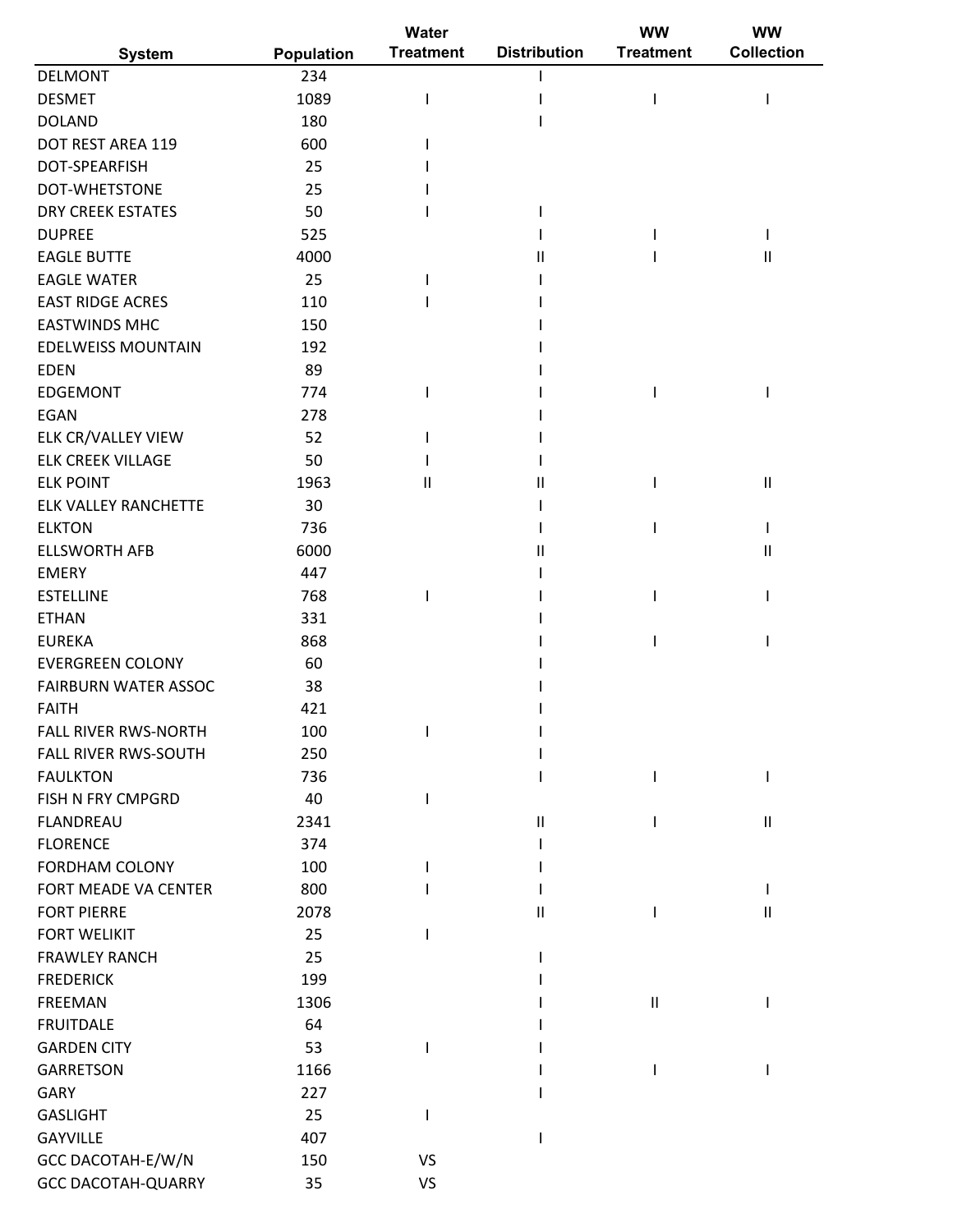|                             |            | Water            |                     | ww               | <b>WW</b>                             |
|-----------------------------|------------|------------------|---------------------|------------------|---------------------------------------|
| <b>System</b>               | Population | <b>Treatment</b> | <b>Distribution</b> | <b>Treatment</b> | <b>Collection</b>                     |
| <b>GEDDES</b>               | 208        |                  |                     |                  |                                       |
| <b>GETTYSBURG</b>           | 1162       |                  |                     |                  |                                       |
| <b>GFP-BEAR BUTTE OUT.</b>  | 50         |                  |                     |                  |                                       |
| <b>GFP-BEAR BUTTE VIS.</b>  | 202        |                  |                     |                  |                                       |
| <b>GFP-WEST BEND</b>        | 50         |                  |                     |                  |                                       |
| <b>GILDED MOUNTAIN</b>      | 45         |                  |                     |                  |                                       |
| <b>GLENDALE COLONY</b>      | 113        |                  |                     |                  |                                       |
| <b>GOLDEN HILLS HOMES</b>   | 25         |                  |                     |                  |                                       |
| <b>GOLDEN MEADOWS</b>       | 114        |                  |                     |                  |                                       |
| <b>GOLDEN VALLEY</b>        | 30         |                  |                     |                  |                                       |
| <b>GRANT-ROBERTS RWS</b>    | 3300       | Ш                | Ш                   |                  |                                       |
| <b>GRASSLAND COLONY</b>     | 116        |                  |                     |                  |                                       |
| <b>GREEN ACRE ESTATES</b>   | 31         |                  |                     |                  |                                       |
| <b>GREEN ACRES ASSOCIAT</b> | 70         |                  |                     |                  |                                       |
| <b>GREENWOOD COLONY</b>     | 100        |                  |                     |                  |                                       |
| <b>GREGORY</b>              | 1295       |                  |                     |                  |                                       |
| <b>GRENVILLE</b>            | 54         |                  |                     |                  |                                       |
| <b>GROTON</b>               | 1458       |                  |                     |                  |                                       |
| <b>GUADALAJARA 'S</b>       | 140        |                  |                     |                  |                                       |
| <b>HANSON RWS</b>           | 1908       |                  | $\mathsf{II}$       |                  |                                       |
| <b>HAPPY HOLIDAY INC</b>    | 67         |                  |                     |                  |                                       |
| <b>HARRISBURG</b>           | 4089       |                  | Ш                   |                  | $\begin{array}{c} \hline \end{array}$ |
| <b>HART RANCH</b>           | 620        |                  |                     |                  |                                       |
| <b>HARTFORD</b>             | 2534       |                  | $\mathsf{II}$       | Ш                | Ш                                     |
| <b>HAY CREEK</b>            | 150        |                  |                     |                  |                                       |
| <b>HAYTI</b>                | 381        |                  |                     |                  |                                       |
| <b>HEARTLAND CAMPGRD</b>    | 25         |                  |                     |                  |                                       |
| <b>HEARTLAND COUNTRY</b>    | 50         |                  |                     |                  |                                       |
| <b>HECLA</b>                | 227        |                  |                     |                  |                                       |
| <b>HENRY</b>                | 267        |                  |                     |                  |                                       |
| <b>HERMOSA</b>              | 30         |                  |                     |                  |                                       |
| <b>HERMOSA WATER USERS</b>  | 42         |                  |                     |                  |                                       |
| <b>HERREID</b>              | 438        |                  |                     |                  |                                       |
| <b>HIDDEN VALLEY</b>        | 50         |                  |                     |                  |                                       |
| HIDDEN VALLEY CAMPGR        | 25         |                  |                     |                  |                                       |
| <b>HIGH COUNTRY GUEST R</b> | 74         |                  |                     |                  |                                       |
| HIGH COUNTRY-RS EAST        | 125        |                  |                     |                  |                                       |
| <b>HIGH MEADOW RANCH</b>    | 55         |                  |                     |                  |                                       |
| <b>HIGH MEADOWS</b>         | 127        |                  |                     |                  |                                       |
| HIGH SHERIDAN RANCH         | 25         |                  |                     |                  |                                       |
| <b>HIGHLAND HILLS</b>       | 40         |                  |                     |                  |                                       |
| <b>HIGHMORE</b>             | 795        |                  |                     | L                |                                       |
| <b>HILL CITY</b>            | 948        |                  |                     | IV               |                                       |
| <b>HISEGA MEADOWS</b>       | 487        |                  |                     |                  |                                       |
| <b>HITCHCOCK</b>            | 91         |                  |                     |                  |                                       |
| <b>HORSE THIEF CAMP</b>     | 100        |                  |                     |                  |                                       |
| <b>HORSESHOE ACRES</b>      | 30         |                  |                     |                  |                                       |
| <b>HOSMER</b>               | 208        |                  |                     |                  |                                       |
| <b>HOT SPRINGS</b>          | 3711       |                  | Ш                   | Ш                | $\ensuremath{\mathsf{II}}$            |
| <b>HOVEN</b>                | 406        |                  |                     |                  |                                       |
|                             |            |                  |                     |                  |                                       |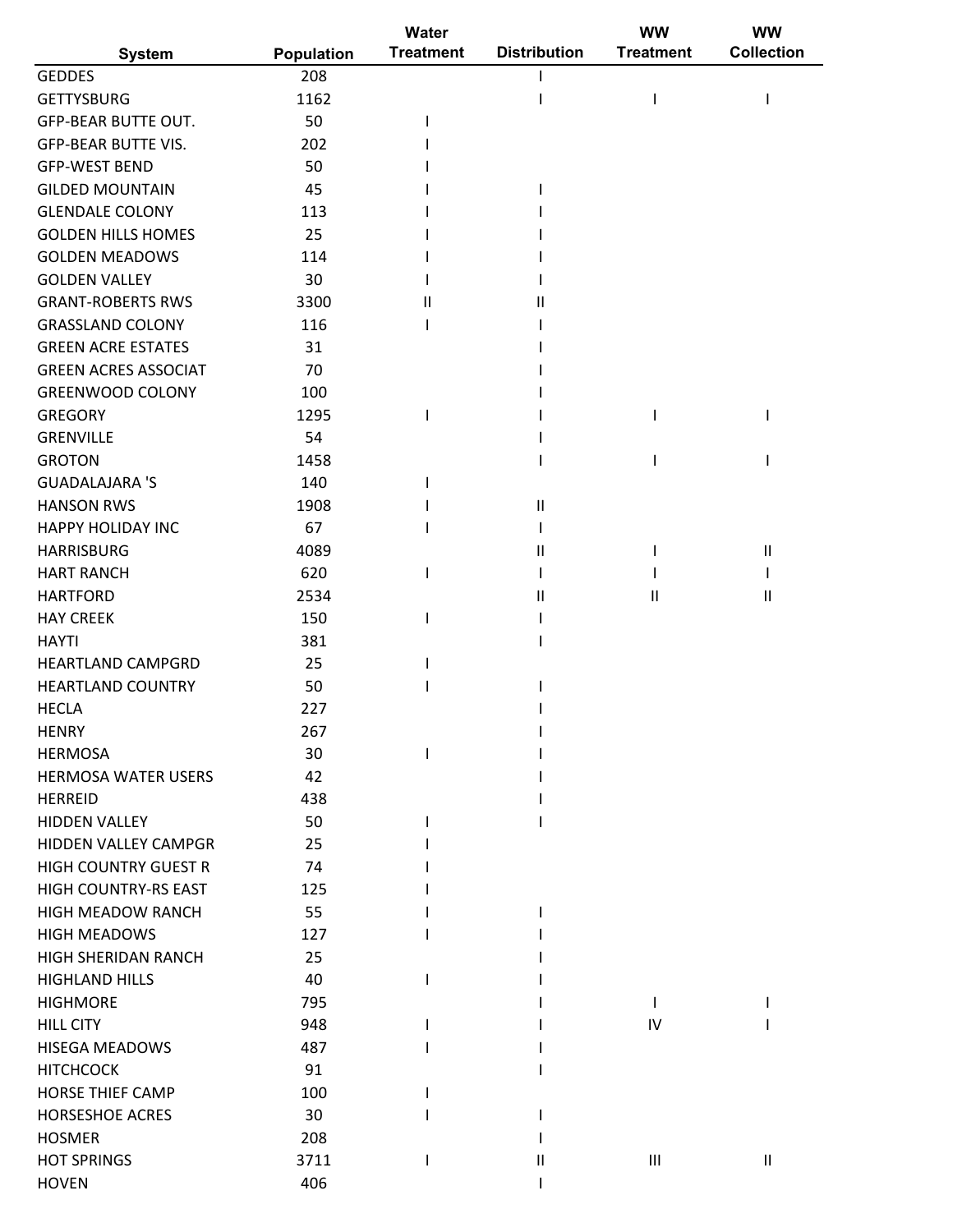|                             |            | Water            |                            | <b>WW</b>        | <b>WW</b>                  |
|-----------------------------|------------|------------------|----------------------------|------------------|----------------------------|
| <b>System</b>               | Population | <b>Treatment</b> | <b>Distribution</b>        | <b>Treatment</b> | <b>Collection</b>          |
| <b>HOWARD</b>               | 858        |                  |                            |                  |                            |
| <b>HUDSON</b>               | 296        |                  |                            |                  |                            |
| <b>HUMBOLDT</b>             | 589        |                  |                            |                  |                            |
| <b>HURLEY</b>               | 415        |                  |                            |                  |                            |
| <b>HURON</b>                | 12592      | $\mathsf{I}$     | Ш                          | Ш                | $\ensuremath{\mathsf{II}}$ |
| <b>HURON COLONY</b>         | 140        |                  |                            |                  |                            |
| HUTTERVILLE COLONY          | 89         |                  |                            |                  |                            |
| <b>IPSWICH</b>              | 954        |                  |                            |                  |                            |
| <b>IRENE</b>                | 420        |                  |                            |                  |                            |
| <b>IRON CREEK LK STORE</b>  | 50         |                  |                            |                  |                            |
| <b>IROQUOIS</b>             | 266        |                  |                            |                  |                            |
| <b>ISABEL</b>               | 135        |                  |                            |                  |                            |
| <b>JAVA</b>                 | 129        |                  |                            |                  |                            |
| <b>JEFFERSON</b>            | 547        | $\sf II$         |                            | ı                |                            |
| <b>JEWEL CAVE</b>           | 275        |                  |                            |                  |                            |
| <b>JOBEE ACRES</b>          | 75         |                  |                            |                  |                            |
| <b>KADOKA</b>               | 654        |                  |                            |                  |                            |
| <b>KEMP'S KAMP</b>          | 68         |                  |                            |                  |                            |
| <b>KEMPS KAMP-MIDDLE</b>    | 25         |                  |                            |                  |                            |
| <b>KEMPS KAMP-WEST</b>      | 25         |                  |                            |                  |                            |
| <b>KEN'S TRAILER COURT</b>  | 101        |                  |                            |                  |                            |
| <b>KENNEBEC</b>             | 240        |                  |                            |                  |                            |
| <b>KEYSTONE</b>             | 337        |                  |                            | $\sf II$         |                            |
| KIMBALL                     | 703        |                  |                            |                  |                            |
| <b>KINGBROOK I RWS</b>      | 2865       |                  |                            |                  |                            |
| <b>KINGBROOK II RWS</b>     |            |                  | Ш                          |                  |                            |
| <b>KINGBROOK III RWS</b>    | 3275       | $\mathsf{I}$     | $\ensuremath{\mathsf{II}}$ |                  |                            |
|                             | 2125       | $\mathsf{I}$     | $\sf II$                   |                  |                            |
| <b>KLEIN SCHOOL</b>         | 25         |                  |                            |                  |                            |
| <b>LAKE ANDES</b>           | 879        |                  |                            |                  |                            |
| <b>LAKE CITY</b>            | 51         |                  |                            |                  |                            |
| LAKE MADISON SAN DIS        |            |                  |                            |                  | $\sf II$                   |
| <b>LAKE NORDEN</b>          | 467        |                  |                            |                  |                            |
| <b>LAKE PRESTON</b>         | 599        |                  |                            |                  |                            |
| <b>LAKESIDE ESTATES</b>     | 600        |                  |                            |                  |                            |
| <b>LAKESIDE WATER USERS</b> | 65         |                  |                            |                  |                            |
| LAKEVIEW COLONY             | 100        |                  |                            |                  |                            |
| LANGFORD                    | 313        |                  |                            |                  |                            |
| <b>LANTERN ESTATES</b>      | 180        |                  |                            |                  |                            |
| <b>LAUGHING WATER REST</b>  | 200        |                  |                            |                  |                            |
| <b>LEAD</b>                 | 3124       |                  | Ш                          |                  | $\mathbf{H}$               |
| LEAD-DEADWOOD SD            | 5647       | Ш                |                            | IV               | $\mathsf{I}$               |
| LEMMON                      | 1227       |                  |                            |                  |                            |
| <b>LENNOX</b>               | 2111       |                  | Ш                          | Ш                | $\mathbf{H}$               |
| <b>LEOLA</b>                | 457        |                  |                            |                  |                            |
| LESTERVILLE                 | 127        |                  |                            |                  |                            |
| <b>LETCHER</b>              | 173        |                  |                            |                  |                            |
| LEWIE'S                     | 25         |                  |                            |                  |                            |
| LEWIS & CLARK RWS           | 4500       | IV               | $\mathbf{II}$              |                  |                            |
| <b>LINCOLN COUNTY RWS</b>   | 3875       |                  | $\sf II$                   |                  |                            |
| <b>LOFTY PINES</b>          | 50         |                  |                            |                  |                            |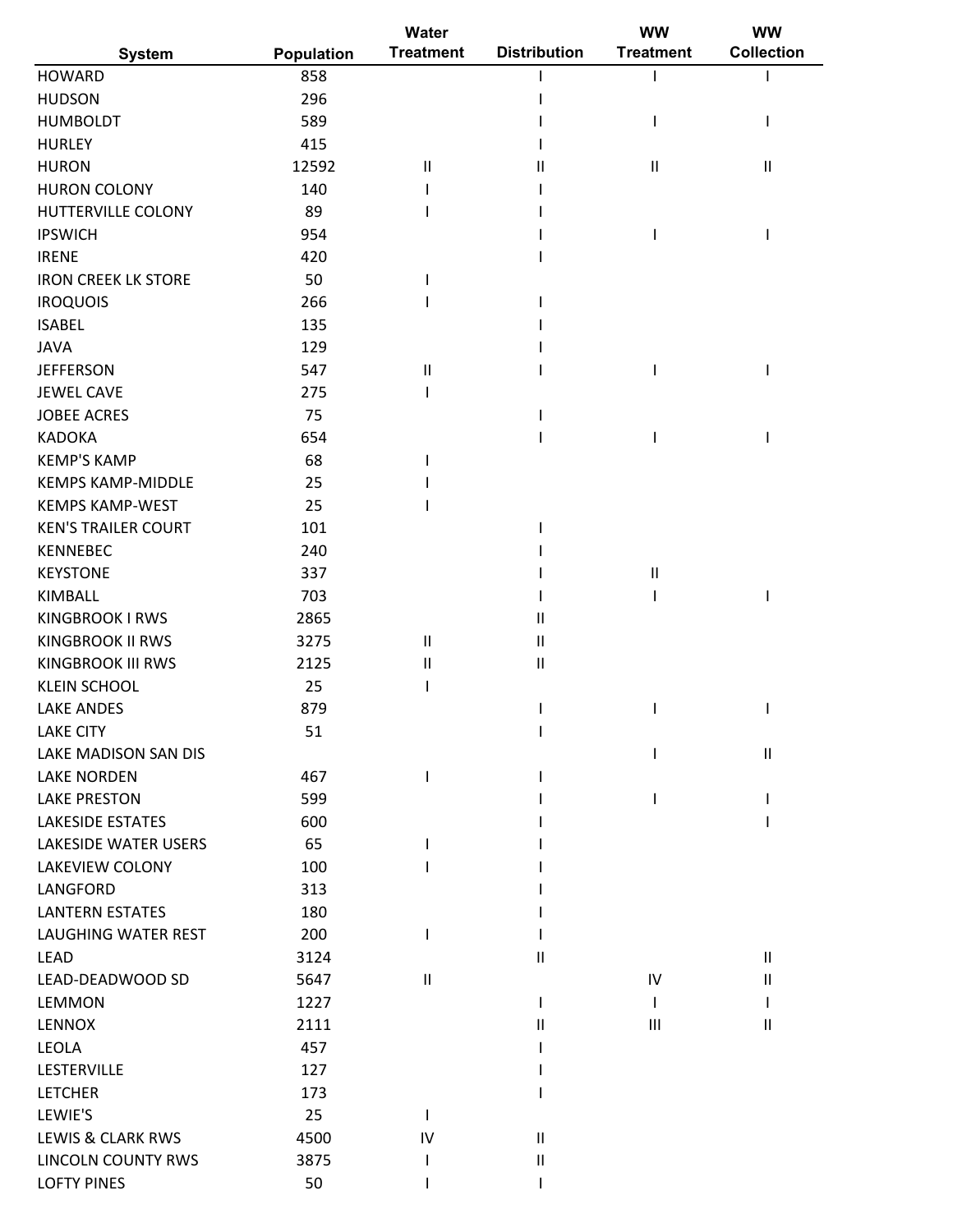|                             |                   | Water            |                                       | ww                         | <b>WW</b>                  |
|-----------------------------|-------------------|------------------|---------------------------------------|----------------------------|----------------------------|
| <b>System</b>               | <b>Population</b> | <b>Treatment</b> | <b>Distribution</b>                   | <b>Treatment</b>           | <b>Collection</b>          |
| LONG LAKE COLONY            | 80                |                  |                                       |                            |                            |
| LONG VALLEY SCHOOL          | 36                | <b>VS</b>        |                                       |                            |                            |
| LOURIE LANE HOMEOWNE        | 99                |                  | ı                                     |                            |                            |
| LSI                         |                   |                  |                                       | $\mathbf{III}$             |                            |
| <b>MADISON</b>              | 6474              | III              | $\mathsf{I}$                          | Ш                          | $\ensuremath{\mathsf{II}}$ |
| <b>MARION</b>               | 784               |                  |                                       |                            |                            |
| <b>MARTIN</b>               | 1071              |                  |                                       |                            |                            |
| <b>MARVIN</b>               | 34                |                  |                                       |                            |                            |
| MAXWELL COLONY              | 124               |                  |                                       |                            |                            |
| <b>MCINTOSH</b>             | 173               |                  |                                       |                            |                            |
| <b>MCLAUGHLIN</b>           | 663               |                  |                                       |                            |                            |
| <b>MEADOW CREST HOMES</b>   | 25                |                  |                                       |                            |                            |
| <b>MEDICINE MOUNTAIN</b>    | 175               |                  |                                       |                            |                            |
| <b>MELLETTE</b>             | 210               |                  |                                       |                            |                            |
| <b>MENNO</b>                | 608               |                  |                                       |                            |                            |
| <b>MERCHEN'S MHC</b>        | 80                |                  |                                       |                            |                            |
| <b>MID-DAKOTA RWS</b>       | 1500              | $\mathbf{I}$     | Ш                                     |                            |                            |
| <b>MIDLAND</b>              | 129               |                  |                                       |                            |                            |
| <b>MIDLAND HEIGHTS</b>      | 177               |                  |                                       |                            |                            |
| <b>MILBANK</b>              | 3353              |                  | $\mathbf{I}$                          | Ш                          | $\sf II$                   |
| <b>MILLER</b>               | 1489              |                  |                                       |                            |                            |
| MINA LAKE SAN DIST          | 730               |                  |                                       |                            |                            |
| <b>MINNEHAHA RWS</b>        | 8250              | III              | Ш                                     |                            |                            |
| <b>MISSION HILL</b>         | 177               |                  | T                                     |                            |                            |
| <b>MITCHELL</b>             | 15254             |                  | Ш                                     | Ш                          | $\mathbf{III}$             |
| <b>MOBRIDGE</b>             | 3465              | $\sf II$         | $\begin{array}{c} \hline \end{array}$ | III                        | $\sf II$                   |
| <b>MONTROSE</b>             | 472               |                  |                                       |                            |                            |
| <b>MORRISTOWN</b>           | 67                |                  |                                       |                            |                            |
| <b>MOUNT RUSHMORE</b>       | 7409              | Ш                | $\mathsf{I}$                          | Ш                          | $\mathbf{II}$              |
| <b>MOUNT VERNON</b>         | 462               |                  |                                       |                            |                            |
| <b>MOUNTAIN PLAINS II</b>   | 105               |                  |                                       |                            |                            |
| <b>MURDO</b>                | 488               |                  |                                       |                            |                            |
| <b>MYSTIC HILLS-NORTH</b>   | 132               |                  |                                       |                            |                            |
| <b>MYSTIC HILLS-SOUTH</b>   | 63                |                  |                                       |                            |                            |
| <b>MYSTIC MOTEL-CUSTER</b>  | 51                |                  |                                       |                            |                            |
| <b>NEMO GUEST RANCH-ST</b>  | 25                |                  |                                       |                            |                            |
| <b>NEMO WATER SYSTEM</b>    | 40                |                  |                                       |                            |                            |
| <b>NEW ANGUS BEEF</b>       | 2000              |                  |                                       | $\ensuremath{\mathsf{II}}$ |                            |
| <b>NEW EFFINGTON</b>        | 256               |                  |                                       |                            |                            |
| NEW UNDERWOOD               | 660               |                  |                                       |                            |                            |
| NEWDALE COLONY              | 57                |                  |                                       |                            |                            |
| <b>NEWELL</b>               | 603               |                  |                                       |                            |                            |
| NEWPORT COLONY              | 101               |                  |                                       |                            |                            |
| <b>NISLAND</b>              | 232               |                  |                                       |                            |                            |
| <b>NORRIS PEAK WATER US</b> | 30                |                  |                                       |                            |                            |
| <b>NORTH SIOUX CITY</b>     | 2530              |                  |                                       |                            |                            |
| <b>NORTHDALE</b>            | 549               |                  | Ш                                     |                            | $\mathbf{H}$               |
| <b>NORTHERN LIGHTS</b>      | 53                |                  |                                       |                            |                            |
| <b>NORTHVILLE</b>           | 143               |                  |                                       |                            |                            |
| NORTHWOOD FIRST SUBD        | 55                |                  |                                       |                            |                            |
|                             |                   |                  |                                       |                            |                            |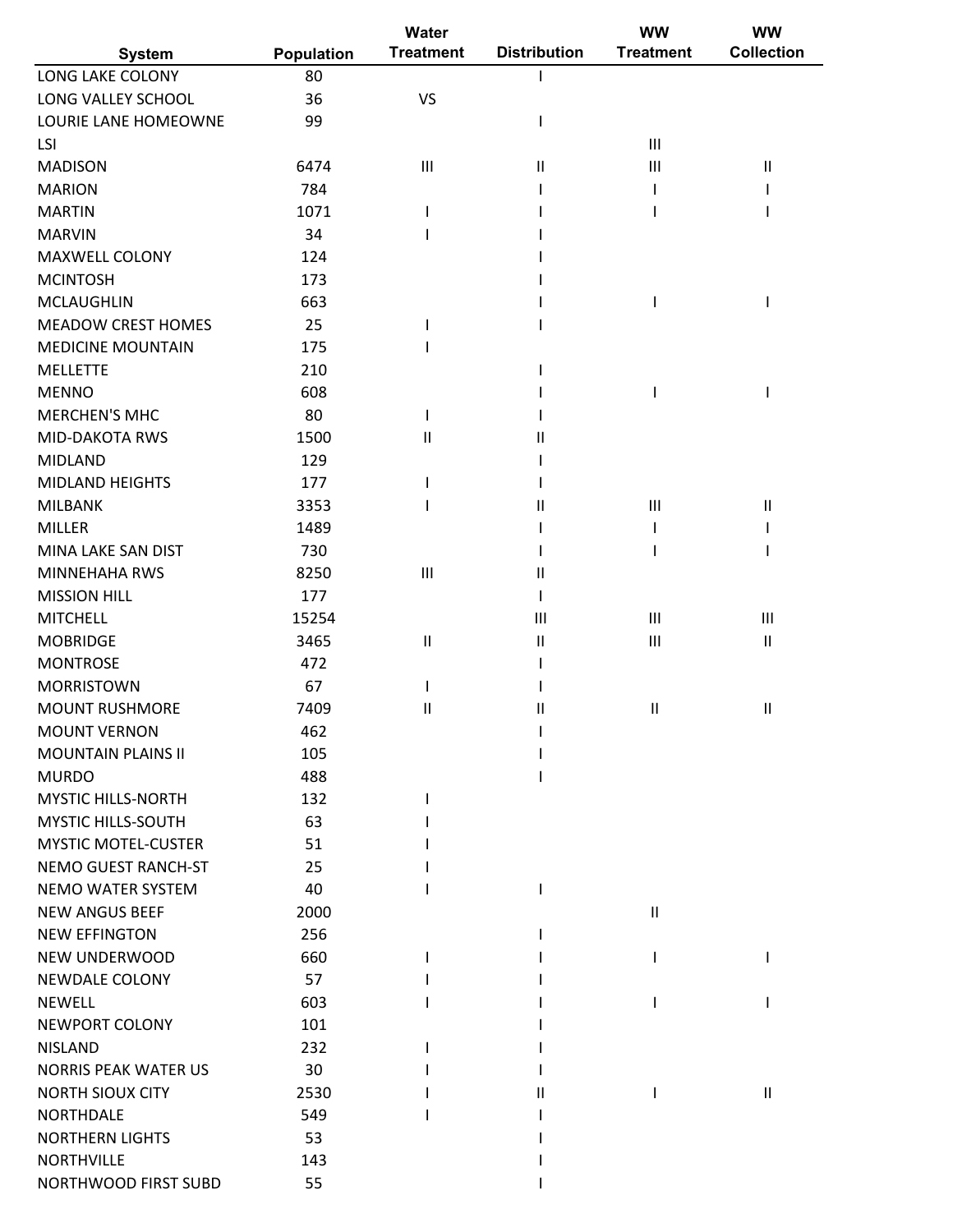| <b>Treatment</b><br><b>Distribution</b><br><b>Collection</b><br><b>Treatment</b><br>Population<br><b>System</b><br>43<br>451<br>$\sf II$<br>38<br>30<br>130<br>126<br>133<br>658<br>25<br>25<br>999<br>30<br>26<br>1022<br>1508<br>$\mathsf{II}$<br>$\mathsf{II}$<br>102<br>PEARL CREEK COLONY<br>99<br><b>PEEVER</b><br>168<br>PELICAN PLAZA<br>180<br><b>PERKINS RWS</b><br>200<br>PHILIP<br>779<br>201<br><b>PICKSTOWN</b><br>PIEDMONT<br>150<br><b>PIERPONT</b><br>135<br>13646<br>IV<br>$\ensuremath{\mathsf{II}}$<br>PIERRE<br>$\mathsf{II}$<br>25<br>PILLAR PEAK<br>170<br><b>PINE CLIFF</b><br>36<br>PINE CONE ESTATES<br>270<br>PINE GROVE<br>278<br>PINE HILLS PARK<br>350<br>PINE LAKE HILLS<br>PINEVIEW WATER ASSOC<br>34<br>PLACERVILLE CAMP<br>84<br>PLAINSVIEW MHC<br>300<br><b>PLANKINTON</b><br>707<br><b>PLATTE</b><br>1230<br>64<br>PLEASANT VALLEY COL<br>PLEASANT VALLEY EST<br>85<br>PLEASANT VALLEY HOME<br>60<br><b>POLLOCK</b><br>241<br>100<br>PONDEROSA MHR<br>PONDEROSA PARK<br>54<br>PONDEROSA RIDGE<br>90<br>38<br>300<br>350<br>321<br>219<br>25<br>260 |                         | Water | <b>WW</b> | <b>WW</b> |
|----------------------------------------------------------------------------------------------------------------------------------------------------------------------------------------------------------------------------------------------------------------------------------------------------------------------------------------------------------------------------------------------------------------------------------------------------------------------------------------------------------------------------------------------------------------------------------------------------------------------------------------------------------------------------------------------------------------------------------------------------------------------------------------------------------------------------------------------------------------------------------------------------------------------------------------------------------------------------------------------------------------------------------------------------------------------------------------|-------------------------|-------|-----------|-----------|
|                                                                                                                                                                                                                                                                                                                                                                                                                                                                                                                                                                                                                                                                                                                                                                                                                                                                                                                                                                                                                                                                                        |                         |       |           |           |
|                                                                                                                                                                                                                                                                                                                                                                                                                                                                                                                                                                                                                                                                                                                                                                                                                                                                                                                                                                                                                                                                                        | <b>NUNDA</b>            |       |           |           |
|                                                                                                                                                                                                                                                                                                                                                                                                                                                                                                                                                                                                                                                                                                                                                                                                                                                                                                                                                                                                                                                                                        | <b>OACOMA</b>           |       |           |           |
|                                                                                                                                                                                                                                                                                                                                                                                                                                                                                                                                                                                                                                                                                                                                                                                                                                                                                                                                                                                                                                                                                        | <b>OAHE ACRES</b>       |       |           |           |
|                                                                                                                                                                                                                                                                                                                                                                                                                                                                                                                                                                                                                                                                                                                                                                                                                                                                                                                                                                                                                                                                                        | <b>OAK MOUNTAIN</b>     |       |           |           |
|                                                                                                                                                                                                                                                                                                                                                                                                                                                                                                                                                                                                                                                                                                                                                                                                                                                                                                                                                                                                                                                                                        | <b>OAKS WATER USERS</b> |       |           |           |
|                                                                                                                                                                                                                                                                                                                                                                                                                                                                                                                                                                                                                                                                                                                                                                                                                                                                                                                                                                                                                                                                                        | <b>OELRICHS</b>         |       |           |           |
|                                                                                                                                                                                                                                                                                                                                                                                                                                                                                                                                                                                                                                                                                                                                                                                                                                                                                                                                                                                                                                                                                        | OLDHAM                  |       |           |           |
|                                                                                                                                                                                                                                                                                                                                                                                                                                                                                                                                                                                                                                                                                                                                                                                                                                                                                                                                                                                                                                                                                        | <b>ONIDA</b>            |       |           |           |
|                                                                                                                                                                                                                                                                                                                                                                                                                                                                                                                                                                                                                                                                                                                                                                                                                                                                                                                                                                                                                                                                                        | <b>OWANKA RWS</b>       |       |           |           |
|                                                                                                                                                                                                                                                                                                                                                                                                                                                                                                                                                                                                                                                                                                                                                                                                                                                                                                                                                                                                                                                                                        | PACTOLA WATER ASSOC     |       |           |           |
|                                                                                                                                                                                                                                                                                                                                                                                                                                                                                                                                                                                                                                                                                                                                                                                                                                                                                                                                                                                                                                                                                        | PALMER GULCH/MT RUSH    |       |           |           |
|                                                                                                                                                                                                                                                                                                                                                                                                                                                                                                                                                                                                                                                                                                                                                                                                                                                                                                                                                                                                                                                                                        | <b>PARADISE WATER</b>   |       |           |           |
|                                                                                                                                                                                                                                                                                                                                                                                                                                                                                                                                                                                                                                                                                                                                                                                                                                                                                                                                                                                                                                                                                        | PARAMOUNT POINT         |       |           |           |
|                                                                                                                                                                                                                                                                                                                                                                                                                                                                                                                                                                                                                                                                                                                                                                                                                                                                                                                                                                                                                                                                                        | <b>PARKER</b>           |       |           |           |
|                                                                                                                                                                                                                                                                                                                                                                                                                                                                                                                                                                                                                                                                                                                                                                                                                                                                                                                                                                                                                                                                                        | <b>PARKSTON</b>         |       |           |           |
|                                                                                                                                                                                                                                                                                                                                                                                                                                                                                                                                                                                                                                                                                                                                                                                                                                                                                                                                                                                                                                                                                        | PEACEFUL PINES II       |       |           |           |
|                                                                                                                                                                                                                                                                                                                                                                                                                                                                                                                                                                                                                                                                                                                                                                                                                                                                                                                                                                                                                                                                                        |                         |       |           |           |
|                                                                                                                                                                                                                                                                                                                                                                                                                                                                                                                                                                                                                                                                                                                                                                                                                                                                                                                                                                                                                                                                                        |                         |       |           |           |
|                                                                                                                                                                                                                                                                                                                                                                                                                                                                                                                                                                                                                                                                                                                                                                                                                                                                                                                                                                                                                                                                                        |                         |       |           |           |
|                                                                                                                                                                                                                                                                                                                                                                                                                                                                                                                                                                                                                                                                                                                                                                                                                                                                                                                                                                                                                                                                                        |                         |       |           |           |
|                                                                                                                                                                                                                                                                                                                                                                                                                                                                                                                                                                                                                                                                                                                                                                                                                                                                                                                                                                                                                                                                                        |                         |       |           |           |
|                                                                                                                                                                                                                                                                                                                                                                                                                                                                                                                                                                                                                                                                                                                                                                                                                                                                                                                                                                                                                                                                                        |                         |       |           |           |
|                                                                                                                                                                                                                                                                                                                                                                                                                                                                                                                                                                                                                                                                                                                                                                                                                                                                                                                                                                                                                                                                                        |                         |       |           |           |
|                                                                                                                                                                                                                                                                                                                                                                                                                                                                                                                                                                                                                                                                                                                                                                                                                                                                                                                                                                                                                                                                                        |                         |       |           |           |
|                                                                                                                                                                                                                                                                                                                                                                                                                                                                                                                                                                                                                                                                                                                                                                                                                                                                                                                                                                                                                                                                                        |                         |       |           |           |
|                                                                                                                                                                                                                                                                                                                                                                                                                                                                                                                                                                                                                                                                                                                                                                                                                                                                                                                                                                                                                                                                                        |                         |       |           |           |
|                                                                                                                                                                                                                                                                                                                                                                                                                                                                                                                                                                                                                                                                                                                                                                                                                                                                                                                                                                                                                                                                                        |                         |       |           |           |
|                                                                                                                                                                                                                                                                                                                                                                                                                                                                                                                                                                                                                                                                                                                                                                                                                                                                                                                                                                                                                                                                                        |                         |       |           |           |
|                                                                                                                                                                                                                                                                                                                                                                                                                                                                                                                                                                                                                                                                                                                                                                                                                                                                                                                                                                                                                                                                                        |                         |       |           |           |
|                                                                                                                                                                                                                                                                                                                                                                                                                                                                                                                                                                                                                                                                                                                                                                                                                                                                                                                                                                                                                                                                                        |                         |       |           |           |
|                                                                                                                                                                                                                                                                                                                                                                                                                                                                                                                                                                                                                                                                                                                                                                                                                                                                                                                                                                                                                                                                                        |                         |       |           |           |
|                                                                                                                                                                                                                                                                                                                                                                                                                                                                                                                                                                                                                                                                                                                                                                                                                                                                                                                                                                                                                                                                                        |                         |       |           |           |
|                                                                                                                                                                                                                                                                                                                                                                                                                                                                                                                                                                                                                                                                                                                                                                                                                                                                                                                                                                                                                                                                                        |                         |       |           |           |
|                                                                                                                                                                                                                                                                                                                                                                                                                                                                                                                                                                                                                                                                                                                                                                                                                                                                                                                                                                                                                                                                                        |                         |       |           |           |
|                                                                                                                                                                                                                                                                                                                                                                                                                                                                                                                                                                                                                                                                                                                                                                                                                                                                                                                                                                                                                                                                                        |                         |       |           |           |
|                                                                                                                                                                                                                                                                                                                                                                                                                                                                                                                                                                                                                                                                                                                                                                                                                                                                                                                                                                                                                                                                                        |                         |       |           |           |
|                                                                                                                                                                                                                                                                                                                                                                                                                                                                                                                                                                                                                                                                                                                                                                                                                                                                                                                                                                                                                                                                                        |                         |       |           |           |
|                                                                                                                                                                                                                                                                                                                                                                                                                                                                                                                                                                                                                                                                                                                                                                                                                                                                                                                                                                                                                                                                                        |                         |       |           |           |
|                                                                                                                                                                                                                                                                                                                                                                                                                                                                                                                                                                                                                                                                                                                                                                                                                                                                                                                                                                                                                                                                                        |                         |       |           |           |
|                                                                                                                                                                                                                                                                                                                                                                                                                                                                                                                                                                                                                                                                                                                                                                                                                                                                                                                                                                                                                                                                                        |                         |       |           |           |
|                                                                                                                                                                                                                                                                                                                                                                                                                                                                                                                                                                                                                                                                                                                                                                                                                                                                                                                                                                                                                                                                                        |                         |       |           |           |
|                                                                                                                                                                                                                                                                                                                                                                                                                                                                                                                                                                                                                                                                                                                                                                                                                                                                                                                                                                                                                                                                                        |                         |       |           |           |
|                                                                                                                                                                                                                                                                                                                                                                                                                                                                                                                                                                                                                                                                                                                                                                                                                                                                                                                                                                                                                                                                                        |                         |       |           |           |
|                                                                                                                                                                                                                                                                                                                                                                                                                                                                                                                                                                                                                                                                                                                                                                                                                                                                                                                                                                                                                                                                                        |                         |       |           |           |
|                                                                                                                                                                                                                                                                                                                                                                                                                                                                                                                                                                                                                                                                                                                                                                                                                                                                                                                                                                                                                                                                                        | PONDEROSA WATER CO      |       |           |           |
|                                                                                                                                                                                                                                                                                                                                                                                                                                                                                                                                                                                                                                                                                                                                                                                                                                                                                                                                                                                                                                                                                        | POWDER HOUSE LODGE      |       |           |           |
|                                                                                                                                                                                                                                                                                                                                                                                                                                                                                                                                                                                                                                                                                                                                                                                                                                                                                                                                                                                                                                                                                        | <b>PRAIRIE ACRES</b>    |       |           |           |
|                                                                                                                                                                                                                                                                                                                                                                                                                                                                                                                                                                                                                                                                                                                                                                                                                                                                                                                                                                                                                                                                                        | PRAIRIE ACRES-NORTH     |       |           |           |
|                                                                                                                                                                                                                                                                                                                                                                                                                                                                                                                                                                                                                                                                                                                                                                                                                                                                                                                                                                                                                                                                                        | PRAIRIE ACRES-SOUTH     |       |           |           |
|                                                                                                                                                                                                                                                                                                                                                                                                                                                                                                                                                                                                                                                                                                                                                                                                                                                                                                                                                                                                                                                                                        | PRAIRIE HAVEN SUB       |       |           |           |
|                                                                                                                                                                                                                                                                                                                                                                                                                                                                                                                                                                                                                                                                                                                                                                                                                                                                                                                                                                                                                                                                                        | PRAIRIEWOOD HOUSING     |       |           |           |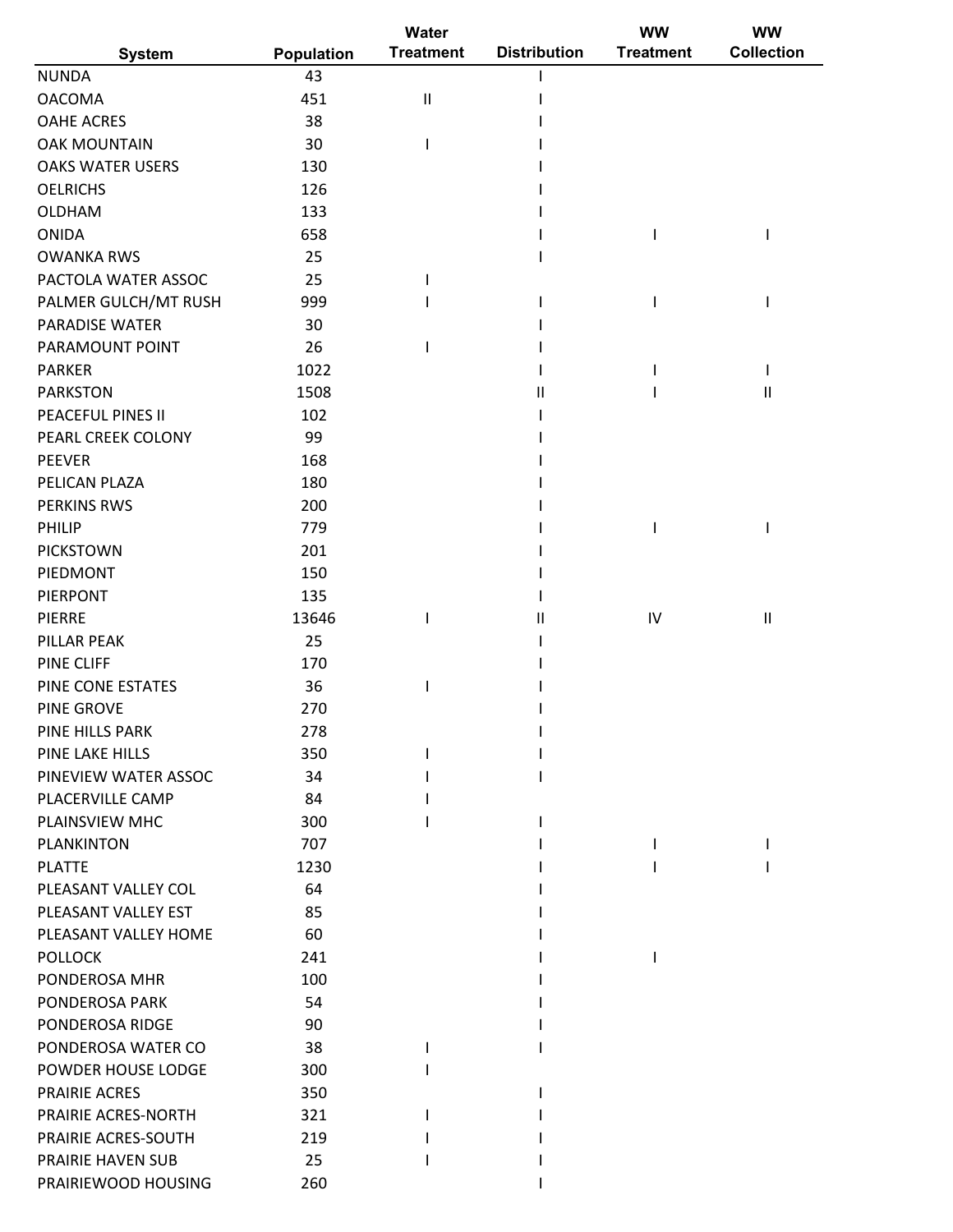|                             |            | Water            |                     | <b>WW</b>        | <b>WW</b>                  |
|-----------------------------|------------|------------------|---------------------|------------------|----------------------------|
| <b>System</b>               | Population | <b>Treatment</b> | <b>Distribution</b> | <b>Treatment</b> | <b>Collection</b>          |
| <b>PRESHO</b>               | 497        |                  |                     |                  |                            |
| <b>PRINGLE</b>              | 50         |                  |                     |                  |                            |
| PROVO TOWNSHIP WATER        | 31         |                  |                     |                  |                            |
| PUKWANA                     | 285        |                  |                     |                  |                            |
| <b>QUALL WATER ASSOC</b>    | 75         |                  |                     |                  |                            |
| <b>RAFTER J</b>             | 300        |                  |                     |                  |                            |
| RAMADA INN-BH               | 25         |                  |                     |                  |                            |
| <b>RAMONA</b>               | 174        |                  |                     |                  |                            |
| <b>RANCH AT BLACK GAP</b>   | 25         |                  |                     |                  |                            |
| <b>RANDALL RWS</b>          | 1850       | Ш                | $\mathbf{H}$        |                  |                            |
| <b>RAPID CITY</b>           | 67956      | IV               | IV                  | IV               | IV                         |
| <b>RAPID CITY RV PARK</b>   | 40         |                  |                     |                  |                            |
| <b>RAPID VALLEY RWS</b>     | 8000       | Ш                | Ш                   |                  | $\ensuremath{\mathsf{II}}$ |
| <b>RAYMOND</b>              | 50         |                  |                     |                  |                            |
| <b>RED WILLOW COLONY</b>    | 64         |                  |                     |                  |                            |
| <b>REDFIELD</b>             | 2333       |                  | Ш                   |                  | $\ensuremath{\mathsf{II}}$ |
| <b>REE HEIGHTS</b>          | 62         |                  |                     |                  |                            |
| <b>RENDEZVOUS RANCH</b>     | 108        |                  |                     |                  |                            |
| <b>REPTILE GARDENS</b>      | 900        |                  |                     |                  |                            |
| <b>REYNOLDS COURT</b>       | 33         |                  |                     |                  |                            |
| <b>RICHMOND HEIGHTS</b>     | 80         |                  |                     |                  |                            |
| <b>RIMROCK HEIGHTS HOME</b> | 28         |                  |                     |                  |                            |
| RIMROCK HIGHLAND EST        | 25         |                  |                     |                  |                            |
| <b>RIMROCK RIDGE</b>        | 40         |                  |                     |                  |                            |
| <b>RIVERSIDE COLONY</b>     | 120        |                  |                     |                  |                            |
| RIVERSIDE TRAILER CO        | 72         |                  |                     |                  |                            |
| <b>ROLLING DICE</b>         | 50         |                  |                     |                  |                            |
| <b>ROLLING MEADOWS</b>      | 105        |                  |                     |                  |                            |
| <b>ROSCOE</b>               | 329        |                  |                     |                  |                            |
| <b>ROSHOLT</b>              | 423        |                  |                     |                  |                            |
| <b>ROSLYN</b>               | 183        |                  |                     |                  |                            |
| RUSHMORE RANCH ESTAT        | 44         |                  |                     |                  |                            |
| <b>RUSHMORE TRAMWAY</b>     | 25         |                  |                     |                  |                            |
| <b>RUSHMORE UNDER CANVA</b> | 50         |                  |                     |                  |                            |
| <b>S BLACK HILLS RWS</b>    | 100        |                  |                     |                  |                            |
| SACORA MOBILE HOMES         | 34         |                  |                     |                  |                            |
| <b>SAINT LAWRENCE</b>       | 198        |                  |                     |                  |                            |
| SALEM                       | 1347       | Ш                |                     |                  |                            |
| <b>SALVATION ARMY CAMP</b>  | 50         |                  |                     |                  |                            |
| SANBORN CENT SCHOOL         | 250        | VS               |                     |                  |                            |
| SANDSTONE-WEST              | 50         |                  |                     |                  |                            |
| SCOTLAND                    | 841        |                  |                     |                  |                            |
| SDEDA                       | 13800      |                  |                     | $\mathbf{III}$   |                            |
| SELBY                       | 642        |                  |                     |                  |                            |
| <b>SENECA</b>               | 38         |                  |                     |                  |                            |
| <b>SHAMROCK COLONY</b>      | 72         |                  |                     |                  |                            |
| SHERIDAN LK HIGHLAND        | 25         |                  |                     |                  |                            |
| <b>SHIRT TAIL GULCH</b>     | 25         |                  |                     |                  |                            |
| <b>SIOUX FALLS</b>          | 153888     | IV               | IV                  | IV               | IV                         |
| <b>SIOUX RWS</b>            | 1125       |                  | Ш                   |                  |                            |
|                             |            |                  |                     |                  |                            |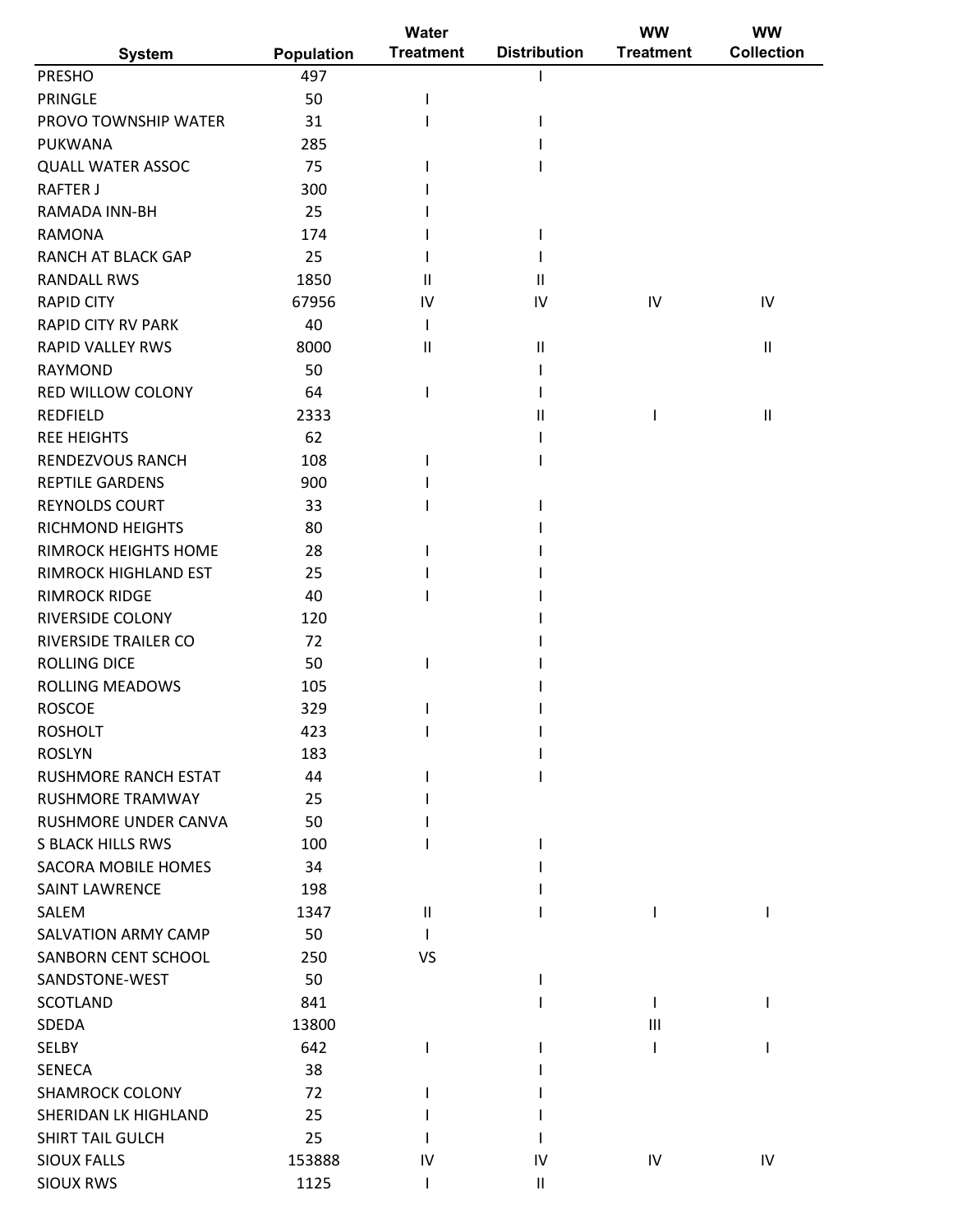|                            |                   | Water              |                     | <b>WW</b>        | <b>WW</b>                  |
|----------------------------|-------------------|--------------------|---------------------|------------------|----------------------------|
| <b>System</b>              | <b>Population</b> | <b>Treatment</b>   | <b>Distribution</b> | <b>Treatment</b> | <b>Collection</b>          |
| SIPHON HILL WATER CO       | 40                |                    |                     |                  |                            |
| <b>SISSETON</b>            | 2470              | Ш                  | $\mathsf{II}$       |                  | $\ensuremath{\mathsf{II}}$ |
| <b>SKYLINE HEIGHTS</b>     | 126               |                    |                     |                  |                            |
| <b>SLIC-E HOLDINGS</b>     | 25                |                    |                     |                  |                            |
| SMITHFIELD WW              |                   |                    |                     | IV               |                            |
| SOUTH CANYON ESTATES       | 339               |                    |                     |                  |                            |
| SOUTH LINCOLN RWS          | 3500              |                    | Ш                   |                  |                            |
| <b>SOUTH SHORE</b>         | 225               |                    |                     |                  |                            |
| <b>SOUTHBROOK ESTATES</b>  | 51                |                    |                     |                  |                            |
| SPEARFISH                  | 10494             |                    | $\mathsf{I}$        | IV               | $\ensuremath{\mathsf{II}}$ |
| SPEARFISH CANYON RES       | 25                |                    |                     |                  |                            |
| <b>SPEARFISH FOREST</b>    | 205               |                    |                     |                  |                            |
| SPEARFISH KOA              | 100               |                    |                     |                  |                            |
| SPEARFISH MEADOWS          | 67                |                    |                     |                  |                            |
| SPEARFISH VALLEY MHC       | 155               |                    |                     |                  |                            |
| SPENCER                    | 154               |                    |                     |                  |                            |
| <b>SPINK COLONY</b>        |                   |                    |                     |                  |                            |
|                            | 100               |                    |                     |                  |                            |
| SPOKANE CREEK RESORT       | 67                |                    |                     |                  |                            |
| <b>SPRING CANYON WATER</b> | 84                |                    |                     |                  |                            |
| <b>SPRING CREEK ACRES</b>  | 25                |                    |                     |                  |                            |
| <b>SPRING CREEK RANCH</b>  | 30                |                    |                     |                  |                            |
| SPRING CREEK SANITAR       | 120               |                    |                     |                  |                            |
| SPRING LAKE COLONY         | 85                |                    |                     |                  |                            |
| SPRINGFIELD                | 1989              | III                | Ш                   |                  | $\ensuremath{\mathsf{II}}$ |
| ST ONGE LIVESTK CAFE       | 30                |                    |                     |                  |                            |
| ST ONGE SEWER/WATER        | 261               |                    |                     |                  |                            |
| <b>STAGEBARN SUB</b>       | 165               |                    |                     |                  |                            |
| STATE VETERANS HOME        | 250               | VS                 |                     |                  |                            |
| STEEL WHEEL CMPGRD         | 150               |                    |                     |                  |                            |
| <b>STICKNEY</b>            | 284               |                    |                     |                  |                            |
| <b>STORM MTN CENTER</b>    | 62                |                    |                     |                  |                            |
| <b>STRAT-O-RIM ESTATES</b> | 117               |                    |                     |                  |                            |
| <b>STRATFORD</b>           | 72                |                    |                     |                  |                            |
| <b>STURGIS</b>             | 6627              |                    | Ш                   |                  | Ш                          |
| SUMMERSET                  | 1814              |                    |                     | $\mathbf{H}$     | Ш                          |
| <b>SUMMIT</b>              | 288               |                    |                     |                  |                            |
| <b>SUN VALLEY</b>          | 30                |                    |                     |                  |                            |
| <b>SUNNYSIDE MHC</b>       | 250               |                    |                     |                  |                            |
| <b>SUNRISE HOMEOWNERS</b>  | 63                |                    |                     |                  |                            |
| <b>SUNSET COLONY</b>       | 123               |                    |                     |                  |                            |
| <b>SUNSET RANCH</b>        | 30                |                    |                     |                  |                            |
| SUNSHINE BIBLE ACADE       | 140               |                    |                     |                  |                            |
| T-M RWS                    | 2632              | $\mathop{\rm III}$ |                     |                  |                            |
|                            |                   |                    | Ш                   |                  |                            |
| <b>TABOR</b>               | 423               |                    |                     |                  |                            |
| TC & G RWS                 | 177               |                    |                     |                  |                            |
| <b>TEA</b>                 | 3806              |                    | $\mathsf{I}$        |                  | Ш                          |
| <b>TERRY PEAK CHALET</b>   | 150               |                    |                     |                  |                            |
| TERRY VALLEY/TROJAN        | 390               |                    |                     |                  |                            |
| THE MEADOWS                | 47                |                    |                     |                  |                            |
| THRALL MOUNTAIN            | 68                |                    |                     |                  |                            |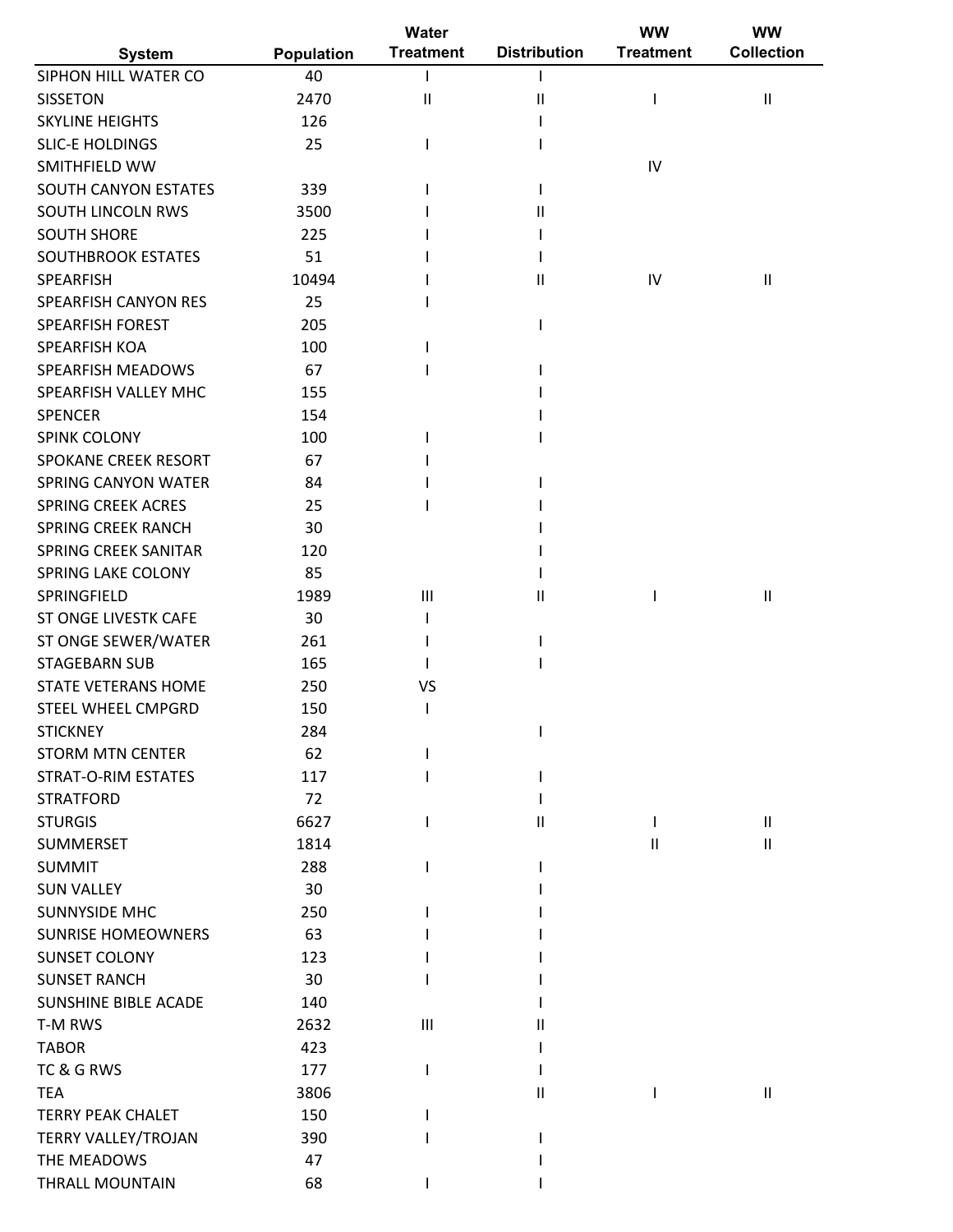|                             |                   | Water            |                     | <b>WW</b>                  | <b>WW</b>              |
|-----------------------------|-------------------|------------------|---------------------|----------------------------|------------------------|
| <b>System</b>               | <b>Population</b> | <b>Treatment</b> | <b>Distribution</b> | <b>Treatment</b>           | <b>Collection</b>      |
| THREE FLAGS RV PARK         | 25                |                  |                     |                            |                        |
| <b>THREE FORKS CAMPGR</b>   | 36                |                  |                     |                            |                        |
| <b>TIMBER LAKE</b>          | 443               |                  |                     |                            |                        |
| <b>TIMBERLAND PARK</b>      | 140               |                  |                     |                            |                        |
| <b>TIMBERWOOD ESTATES</b>   | 25                |                  |                     |                            |                        |
| <b>TOLSTOY</b>              | 36                |                  |                     |                            |                        |
| <b>TRENT</b>                | 232               |                  |                     |                            |                        |
| <b>TRI-COUNTY RWS</b>       | 2975              | $\sf II$         | Ш                   |                            |                        |
| TRI-VALLEY SCHOOLS          | 900               |                  |                     |                            |                        |
| TRIPLE T TC                 | 25                |                  |                     |                            |                        |
| <b>TRIPP</b>                | 647               |                  |                     |                            |                        |
| TRIPP CO. RWS               | 2873              |                  | Ш                   |                            |                        |
| <b>TULARE</b>               | 207               |                  |                     |                            |                        |
| <b>TYNDALL</b>              | 1067              |                  |                     |                            |                        |
| UNION RESORT/DEER MT        | 100               |                  |                     |                            |                        |
| UNITED LAND MANAGEME        | 75                |                  |                     |                            |                        |
| UNIVERSITY ESTATES          | 150               |                  |                     |                            |                        |
| <b>UPLAND COLONY</b>        | 105               |                  |                     |                            |                        |
| <b>USFS-BISMARK LK CG</b>   | 27                |                  |                     |                            |                        |
| USFS-CHIPPER/THUMPER        | 25                |                  |                     |                            |                        |
| USFS-COMMANCHE PK CG        | 26                |                  |                     |                            |                        |
| USFS-DUTCHMAN               | 25                |                  |                     |                            |                        |
| <b>USFS-HORSETHIEF</b>      | 25                |                  |                     |                            |                        |
| <b>USFS-OREVILLE</b>        | 25                |                  |                     |                            |                        |
| USFS-PACTOLA                | 25                |                  |                     |                            |                        |
| <b>USFS-ROBAIX LAKE</b>     | 25                |                  |                     |                            |                        |
| <b>USFS-ROCKY</b>           | 25                |                  |                     |                            |                        |
| USFS-WHITETAIL              | 25                |                  |                     |                            |                        |
| USFS-WOODSY/SMOKEY          | 25                |                  |                     |                            |                        |
| <b>UTICA</b>                | 65                |                  |                     |                            |                        |
| <b>VA CENTER</b>            | 660               |                  |                     |                            |                        |
| <b>VALE SANITARY DIST</b>   | 157               |                  |                     |                            |                        |
|                             |                   |                  |                     |                            |                        |
| <b>VALHALLA ADDITION</b>    | 29                |                  |                     |                            |                        |
| <b>VALLEY HEIGHTS ESTAT</b> | 320               |                  |                     |                            |                        |
| <b>VALLEY QUEEN CHEESE</b>  | 3000              |                  |                     | IV                         |                        |
| <b>VALLEY SPRINGS</b>       | 759               |                  |                     |                            |                        |
| <b>VALLEY VIEW MHP-SF</b>   | 275               |                  |                     |                            |                        |
| <b>VALLEY VIEW MOBILE H</b> | 291               |                  |                     |                            |                        |
| <b>VEBLEN</b>               | 531               |                  |                     |                            |                        |
| <b>VERMILLION</b>           | 10571             | $\mathbf{III}$   | н                   | $\mathbf{I}$               | Ш                      |
| <b>VIBORG</b>               | 782               |                  |                     |                            |                        |
| <b>VIEWFIELD RWS</b>        | 25                |                  |                     |                            |                        |
| <b>VOLGA</b>                | 1768              |                  |                     | $\ensuremath{\mathsf{II}}$ | $\mathsf{I}\mathsf{I}$ |
| <b>VOLIN</b>                | 161               |                  |                     |                            |                        |
| <b>WAGNER</b>               | 1566              |                  |                     |                            | $\mathsf{I}$           |
| <b>WAKONDA</b>              | 321               |                  |                     |                            |                        |
| <b>WALL</b>                 | 766               |                  |                     |                            |                        |
| WALLACE                     | 85                |                  |                     |                            |                        |
| <b>WALNUT PARK</b>          | 173               |                  |                     |                            |                        |
| WARNER                      | 457               |                  |                     |                            |                        |